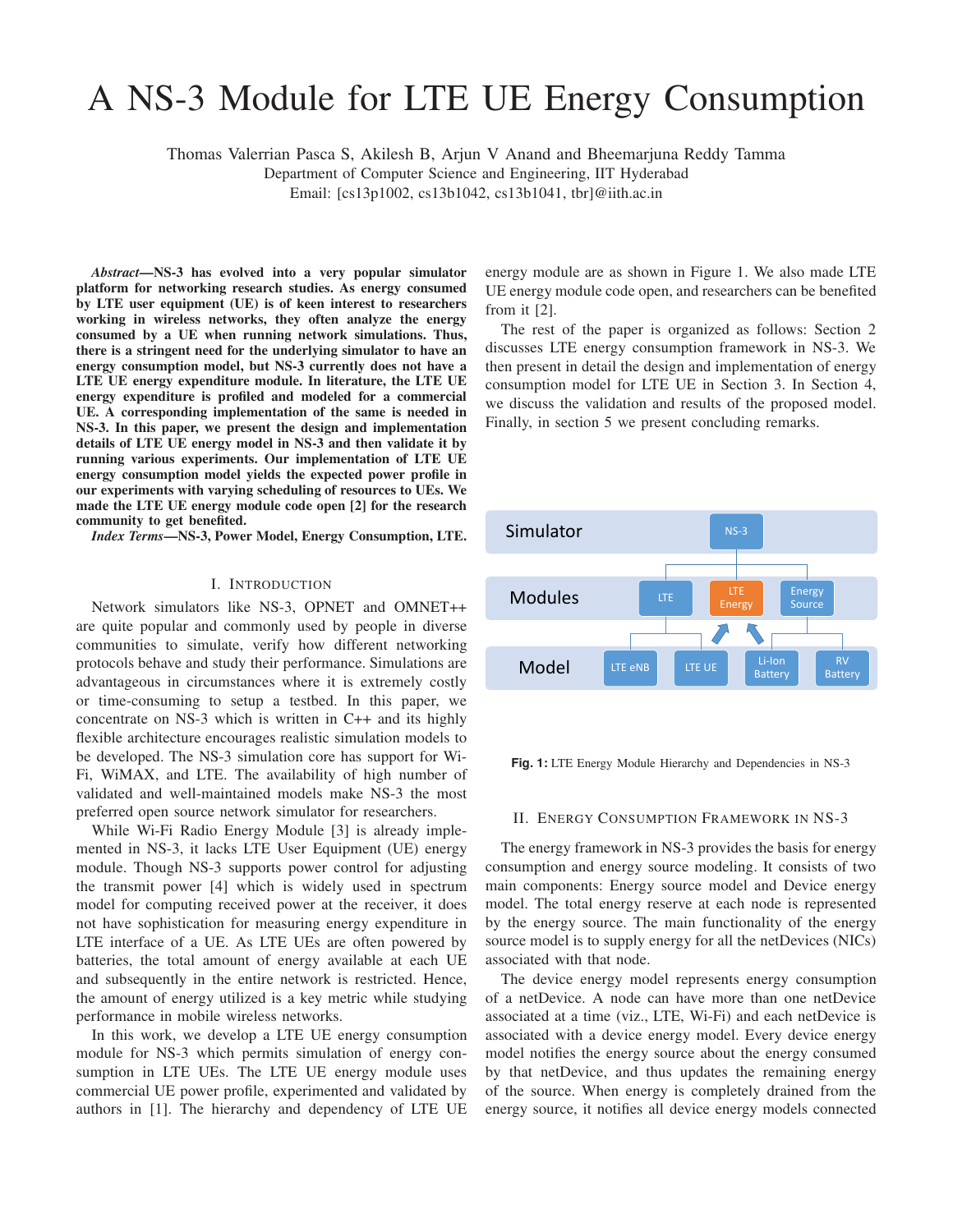

**Fig. 2:** Class Diagram for LTE Energy Module in NS-3

to it. Multiple device energy models can be connected to a single energy source model.

#### III. ENERGY MODULE DESIGN AND IMPLEMENTATION

The energy framework available in NS-3 [3] has a wide scope, modular design and is easy to use. It also has low simulation overhead as the addition of this energy framework has negligible effect on the simulation speeds. The existing energy framework is also easily extensible, as new device or source energy models can be integrated with it, without much hassle.

The framework gives adequate support for the following:

- Energy source models considering linear energy sources which are ideal but do not express key aspects of reallife batteries, such as reliance on battery efficiency on load current. Besides, they also include non-linear energy sources.
- Device energy models which depict energy consumed by netDevices such as the Wi-Fi radio.
- The framework also provides methods that allow information about energy consumption to move to NS-3 objects which are external to the framework.

### *A. LTE UE Power Consumption Model*

Many works have be done to obtain a perfect UE power consumption model. In [5] authors proposed a trace driven model to analyzing the power expenditure in LTE. They developed Android applications to collect the LTE stats, which they further processed to obtain the power profile. Authors in [1] used commercial UE with very close observation of power expenditure in different physical layer components, which gives a clear insight on power dissipation profile. Hence we preferred to develop NS-3 energy module based on [1]. LTE UE power consumption model in [1] unveils the power spent on different physical layer operations. Authors classified power consumed by LTE UE into four components:

- 1) Transmitter Base Band Module (TxBB)
- 2) Transmitter RF Module (TxRF)
- 3) Receiver Base Band Module (RxBB)
- 4) Receiver RF Module (RxRF)

A commercial UE (LTE dongle) is used for experiments with power supply from Agilent 6705B DC measurement power supply (5 V, 1 A). The commercial UE follows its power dissipation profile as specified in [6]. The power consumed is modeled as follows

$$
P_{tot} = m_{idle} \cdot P_{idle} + \overline{m_{idle}} \left\{ P_{con} + m_{Tx} \cdot m_{Rx} \cdot P_{Rx+Tx} \right. \\ \left. + m_{Rx} \cdot \left[ P_{Rx} + P_{RxRF}(S_{Rx}) + P_{RxBB}(R_{Rx}) \right. \\ \left. + m_{2cw} \cdot P_{2cw} \right] + m_{Tx} \\ \cdot \left[ P_{Tx} + P_{TxRF}(S_{Tx}) + P_{TxBB}(R_{Tx}) \right] \right\} \left[ Watt \right] \tag{1}
$$

Here,  $P_{tot}$  is the total power consumed.  $P_{idle}$  and  $P_{con}$  correspond to power consumed in idle mode and Radio Resource Control (RRC) connected mode respectively. A UE will be in one of these two modes at any given time.  $m_{idle}$  and  $\overline{m_{idle}}$ represent the fraction of time a UE is in idle and connected states, respectively.  $P_{Tx}$  and  $P_{Rx}$  denote the power spent in transmit and receive chains, RxRF and RxBB represent the power consumed in two components of the receiver chain. Similarly, TxRF and TxBB represents the power consumed by components if transmit chain. 2CW corresponds to increased consumption when using two codewords (CW) in the downlink. S denotes the Rx and Tx power levels, and R corresponds to Rx and Tx data rates.

#### *B. Battery Module*

A battery is associated with each UE and energy expenditure module controls its discharging, which is done based on power consumption. Here, energy source considered for implementation is Lithium-Ion energy source. We set the initial energy for every UE as 37800 J (2100 mAh - A typical smartphone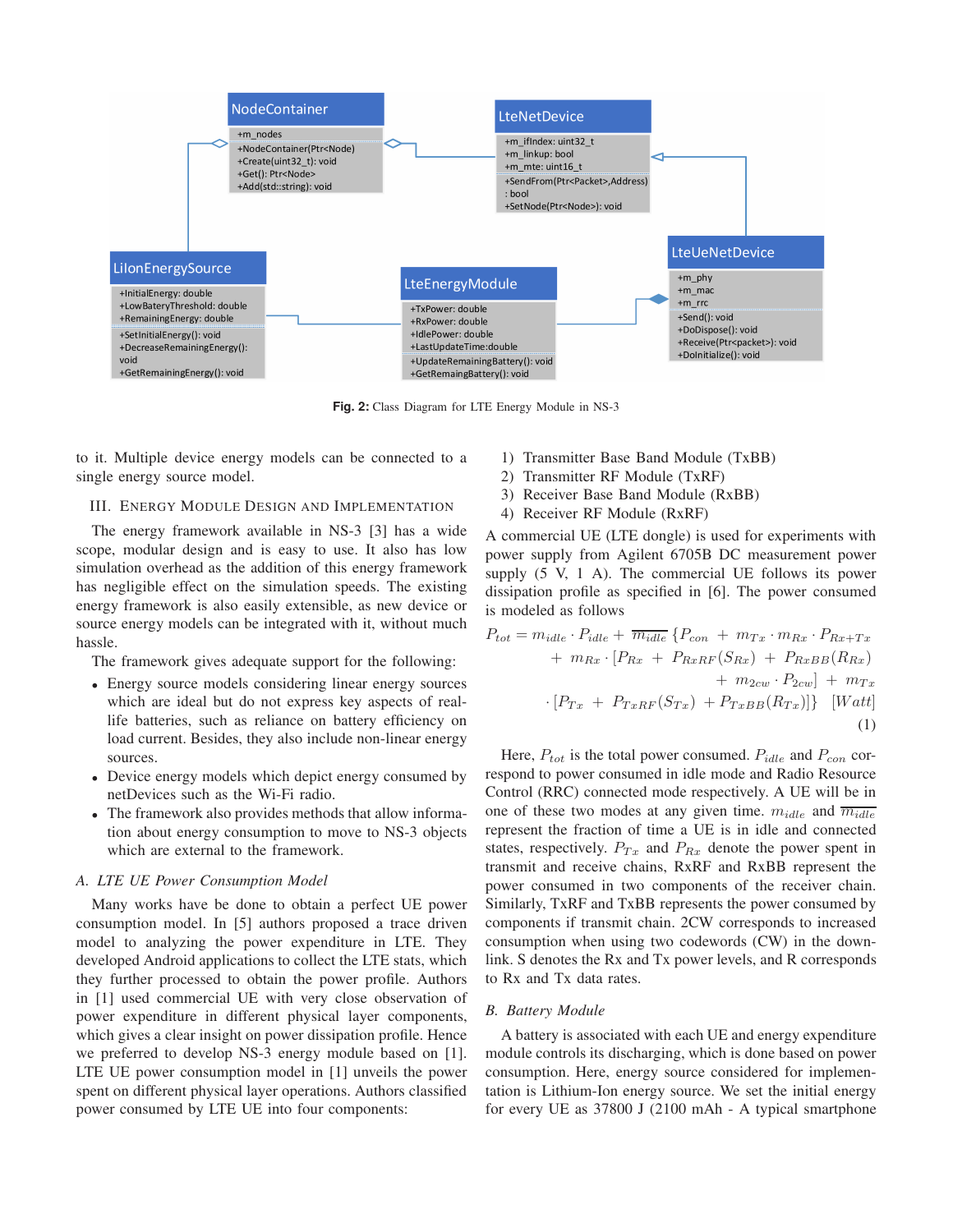battery capacity). A battery is associated with each UE and its discharge is done by energy expenditure module based on the activity of the UE. For every state viz., Transmission, Reception, RRC connected and RRC Idle, the power dissipated is reduced from the Battery module. Callbacks from energy expenditure module of a UE to their corresponding batteries notify the value of power spent in each trigger.

#### *C. LTE Energy Expenditure Module in NS-3*

We develop a new module called *LTE Energy Module (LEM)* in NS-3. As LTE operates at the granularity of one millisecond, we confined granularity of updating the battery values to one millisecond. Updating the battery value every millisecond causes simulation overhead, as in scenarios with multiple UEs, the time taken to complete simulation increases. On the other hand, updating the battery value once in a fixed duration can mislead the algorithms built on top of this energy module. Hence, an optimized design in updating the battery value is required and is as follows: If there is a data transmission, we update the battery value every one millisecond. If there is no data to transmit, or in scenarios where transmission gets completed before the predefined simulation period, then we calculate the time spent in IDLE state and update the battery value accordingly. *LEM* estimates the power spent based on transmission, reception and state changes when an update is triggered. Further, a callback is triggered by LEM to UE battery module to reduce the estimated power.

Function  $DoTransmit P du()$  is used to observe transmission and  $DoReceivePhyP du()$  for reception of packet in  $LTE\_UE\_MAC$  and initiate the update trigger.  $DecreaseRemainingEnergy()$ , a function of Lithium-Ion energy source used to decrease the energy value in the battery. The supply voltage is assumed to be 5V. The default values of power in Watt for different states are shown in Table I. A variable  $LastUpdateTime$  is maintained which facilitates us to calculate the amount of time spent in IDLE state, in between transmissions as well as after the completion of the transmission. If a UE remains IDLE throughout the experiment, we calculate the IDLE time and finally the update trigger is done at DoDispose() function of LTE-UE-MAC.

Figure 2 shows the class diagram for LTE Energy Module in NS-3. A node container incorporates LteNetDevice and LiIonEnergySource. A helper class is used to associate *LTEUeNetDevice* object to energy source through  $LteEnergyModule$ . The developed  $LteEnergyModule$  has interface for querying LTE power expenditure rate and remaining energy of the battery. LteEnergyModule reduces the energy from energy source based on the state in which UE is currently in and the power spent on each state, regulated by Equation 1.

#### IV. VALIDATION OF LTE ENERGY MODULE

Numerous experiments are conducted on LTE energy module to verify and validate its correctness. Power spent by UE on downloading, uploading and simultaneous usage are profiled. Also, the performance is validated when a large number of

**TABLE I:** Power spent in different states by LTE UE

| <b>State</b>                          | <b>Notation</b> | Power (Watt) |
|---------------------------------------|-----------------|--------------|
| $\overline{\text{IDLE}}$ $(m_{idle})$ | $P_{idle}$      |              |
| CONNECTED $(m_{con})$                 | $P_{con}$       | 1.53         |
| ONLY RECEPTION $(m_{Rx})$             | $P_{Br}$        | 0.42         |
| ONLY TRANSMISSION $(m_{Tx})$          | $P_{T\tau}$     | 0.55         |
| <b>TRANSMISSION AND</b>               | $P_{Rx+Tx}$     | 0.16         |
| RECEPTION $(m_{Rx+Tx})$               |                 |              |
| TWO CODE WORD $(m_{2cw})$             | 2cuv            |              |

users are active in the network. Power profile of all users based on various eNB scheduling algorithms and power expenditure on different handover algorithms are evaluated.

## *A. Scenario I: Single eNB and Single UE*

Experiment 1: A scenario with single UE and single eNB is considered. The UE is receiving UDP packets at regular interval from the remote host. The inter-packet interval is varied from 1 msec to 5 msec. The simulation parameters of various simulation scenarios are given in Table II. Figure 3 plots remaining energy at UE (in J) for different simulation duration. It can be observed from Figure 3 that power spent on lower packet transmission interval is very high, and the power expenditure decreases with increase in packet transmission interval. As the packet transmission interval increases, the number of sub-frames a UE has to be in reception mode typically increases (based on LTE MAC scheduler) which reflects the energy spent. Since LTE MAC scheduler is a controlling entity in energy expenditure of a UE, we have evaluated different MAC schedulers and observed their energy expenditure patterns in other experiments below.



**Fig. 3:** Energy decay for LTE UE in Downlink

Experiment 2: Figure 4 shows the energy decay in a UE during uplink with different inter-packet intervals. The power expenditure in uplink is low compared to downlink when the inter-packet interval is 1 msec (downlink energy dissipates 35% faster compared to uplink only with inter-packet interval as 1 msec). This is well explained by Figure 5, because the fraction of packets which are actually transmitted in uplink for a given duration of time is very less compared to packets received in downlink. This is because packet arrived in each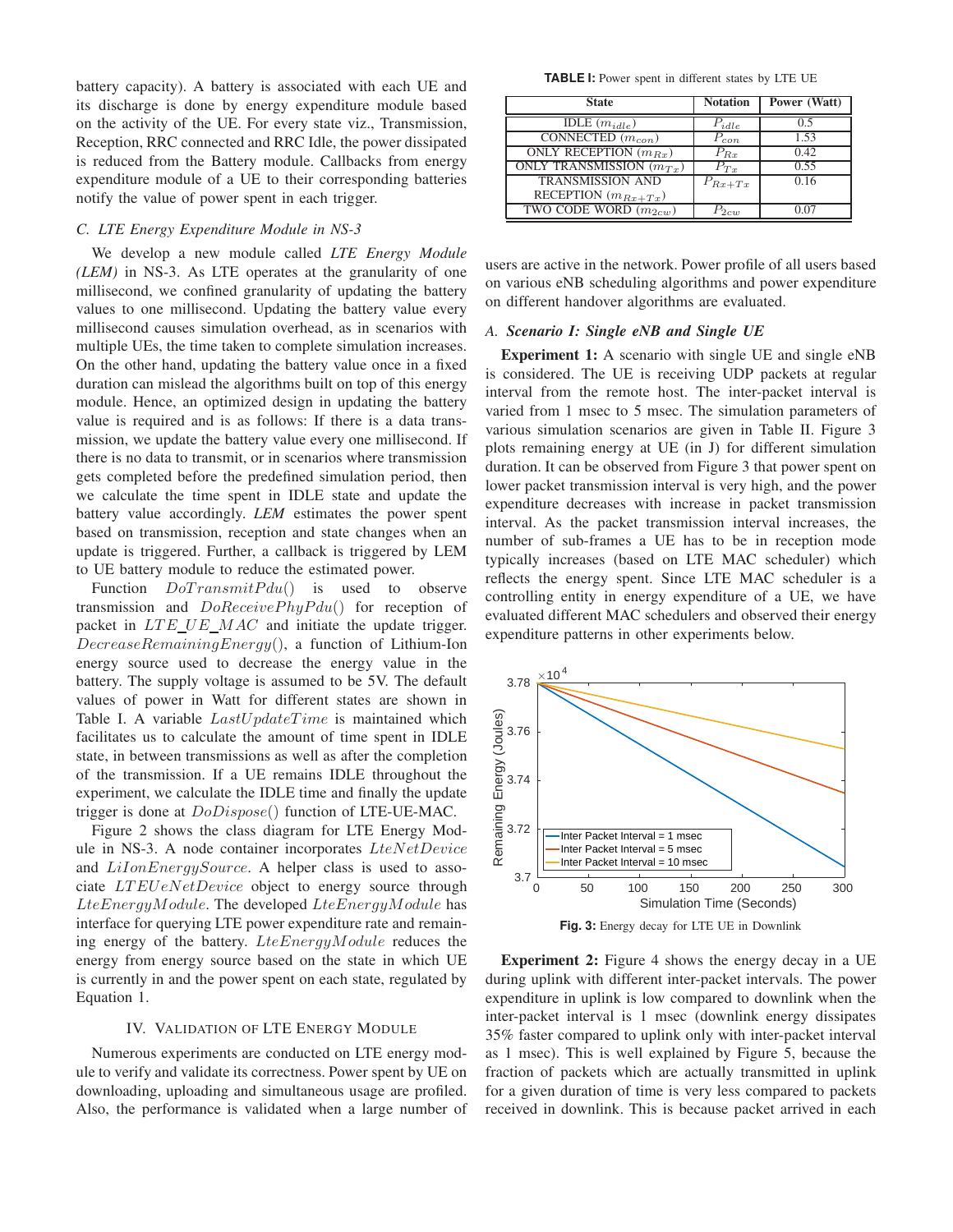**TABLE II:** LTE Simulation parameters

| <b>Parameter</b>         | <b>Scenario I</b>                | <b>Scenario II</b>               | <b>Scenario III</b>           |
|--------------------------|----------------------------------|----------------------------------|-------------------------------|
| Simulation Time          | 300s                             | 200s                             | 200s                          |
| LTE Mode                 | <b>FDD</b>                       | <b>FDD</b>                       | <b>FDD</b>                    |
| Bandwidth                | $10$ MHz                         | $10$ MHz                         | 10 MHz                        |
| UE mobility model        | Constant position mobility model | Constant position mobility model | Random Walk 2d Mobility model |
| <b>LTE MAC</b>           | Max Throughput                   | Proportional Fair, Round Robin,  | Proportional Fair             |
| Scheduler                |                                  | Max Throughput                   |                               |
| Inter packet interval    | msec, 2 msec, 5 msec             | 10 msec                          | $\overline{10}$ msec          |
| Number of eNB, UE        | 1, 1                             | 8,80                             | 8,80                          |
| Transmission power (eNB) | $30 \text{ dBm}$                 | $30 \text{ dBm}$                 | $30 \text{ dBm}$              |
| UE speed                 | $\overline{\phantom{a}}$         | ٠                                | 3 m/s, 14 m/s and 27 m/s      |
| Handover algorithms      |                                  | $\overline{\phantom{a}}$         | A2-A4 RSRO, A3-RSRP           |
| Application type         | <b>UDP</b>                       | <b>UDP</b>                       | <b>UDP</b>                    |
| Packet size              | 1500 Bytes                       | 1500 Bytes                       | 1500 Bytes                    |

millisecond has to do uplink scheduling request procedure which incurs a longer time to deliver a packet. Hence, the throughput is less in uplink compared to downlink in the case of 1 msec. For the inter-packet interval of 5 msec and 10 msec, the observed throughput of uplink and downlink are nearly equal, and the rate of power dissipation in uplink is 5.7% faster compared to downlink. This is due to high power expenditure by transmitter components of LTE UE compared to receiver components.



# *B. Scenario II: Multiple eNBs and Multiple UEs - LTE MAC Scheduler*

In this scenario, multiple UEs are associated to multiple eNBs in the simulation experiment. UEs are static and have UDP downlink flows. The positions of UEs are randomly allocated to ensure that a fraction of UEs are closer to eNB, and some are at the cell edge as shown in Figure 6. The experiment is to observe the power consumed by UE when different LTE MAC scheduling algorithms are employed at eNBs. Table II shows the other parameters. Figure 7 shows the throughput CDF of all 80 users, where different eNB scheduling algorithms such as Maximum Throughput (MT), Proportional Fair (PF) [7] and Round Robin (RR) are being used. In Figure 8, CDF of UE power expenditure is shown.



**Fig. 6:** Radio Environment Map for Experiment Scenario II and III

In the case of PF scheduler, we can observe that the energy consumption is almost same for all the UEs. This is due to the fact that, when the PF scheduler tries to ensure fairness in throughput for all UEs, the closest UE gets fewer resource blocks (RBs) compared to farthest UE, thereby the number of TTI (Transmission Time Interval) a UE has to be awake is made equal comparatively. For example, in a TTI the amount of data to be delivered to two different UEs are equal, one UE is closer and another is farther from the eNB. Based on their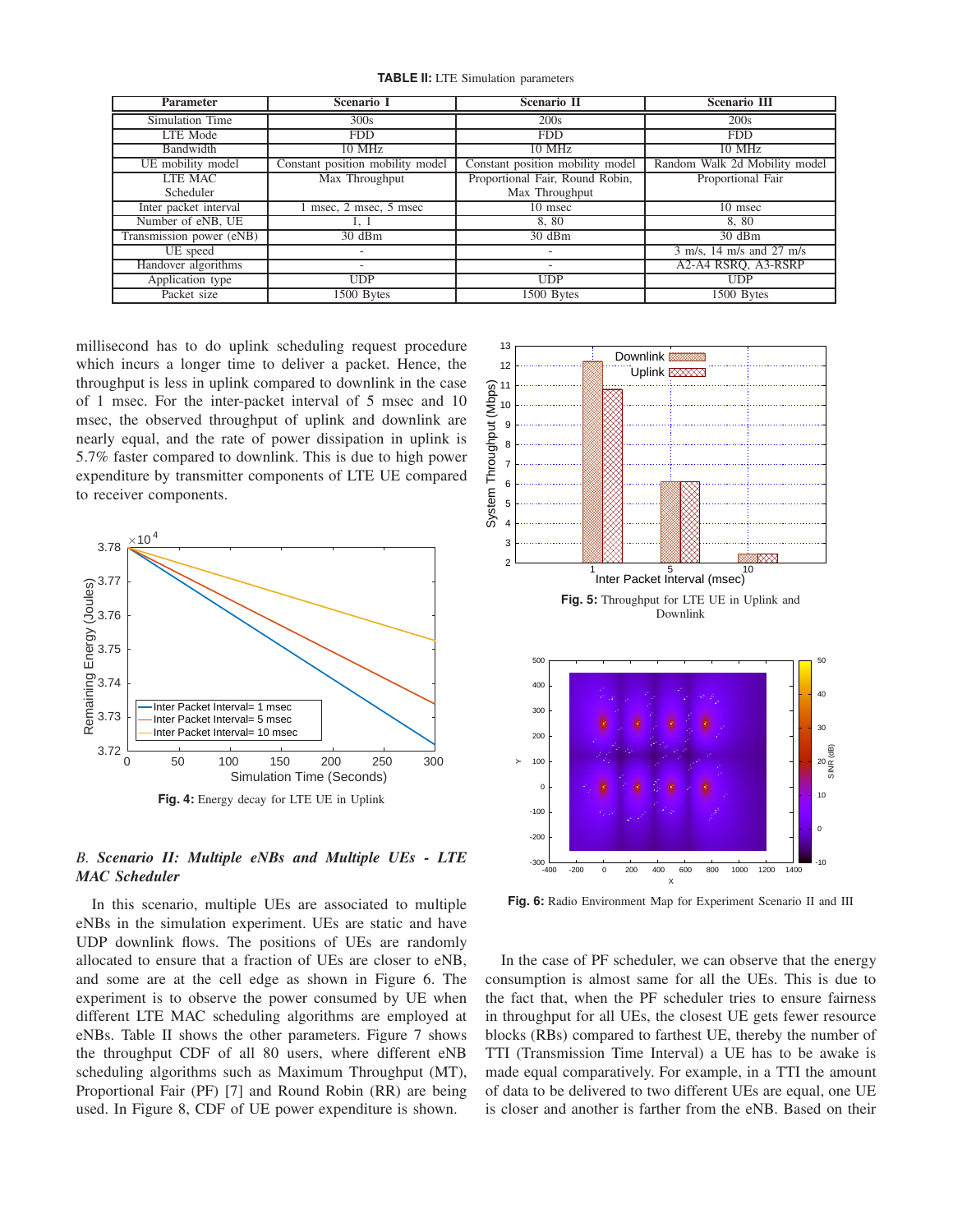past observed throughput, closer UE will get less number of RBs and farther UE will get more number of RBs to transmit, but the number of TTIs that will elapse for both UEs to get their data to be delivered are almost same. This phenomenon explains the fair power profile in case of the PF scheduler.

In the case of RR scheduler, we can observe more energy being consumed by the UEs on the cell-edge and less energy by the UEs nearer to the eNB. This is due to RB allocation strategy of RR which gives equal number of RBs to all UEs in each TTI. The farthest UE is expected to receive and transmit in almost all TTIs to get a packet to be delivered even if the packet arrival rate is reasonably small (1 in every 10 msec). This explains the high fluctuation in power consumption profiles.

In the case of MT scheduler,from Figure 7 we can observe that very few UEs consume more energy while the rest consume very less energy. According to MT scheduler, the UE with high CQI will be given all RBs to transmit and hence a very small fraction of UEs is given the opportunity to transmit. This explains why a very small fraction of UEs consume more energy.



**Fig. 7:** Throughput CDF of various LTE schedulers



**Fig. 8:** Energy expenditure CDF of various LTE schedulers

## *C. Scenario III: Multiple eNBs and Multiple UEs - LTE Handover*

Figure 6 shows the REM plot of the scenario considered. eNB runs PF MAC scheduler. UEs are configured with Random Walk 2D Model [8], with varying speeds 3m/sec, 14m/sec, 27 m/sec, which correspond to walking, average mobility and high mobility scenarios, respectively. Effect of speed on power expenditure is evaluated in this experiment. Other simulation parameters are given in Table II. The observation corresponds to their throughput profiles.



**Fig. 10:** UE Throughput at different speeds

Figure 9 shows power decay at a UE for different speeds. Energy consumed by a radio decreases rapidly in case of high mobility scenario compared to low mobility scenarios, for the same amount of data to be delivered. As the UE moves with high speed the CQI can be either improved or degraded with doppler. In case of degrading the time taken to deliver the packets to destination will be more, which in turn increases the energy consumed. Also in Figure 9 there are some instances at which power spent in 14 m/sec and 27 m/sec case cross over each other. This is due to the effect of handover. At handover the data transmission is paused and only control signaling is involved. Although Random Access Channel (RACH) procedure for attachment with new cell